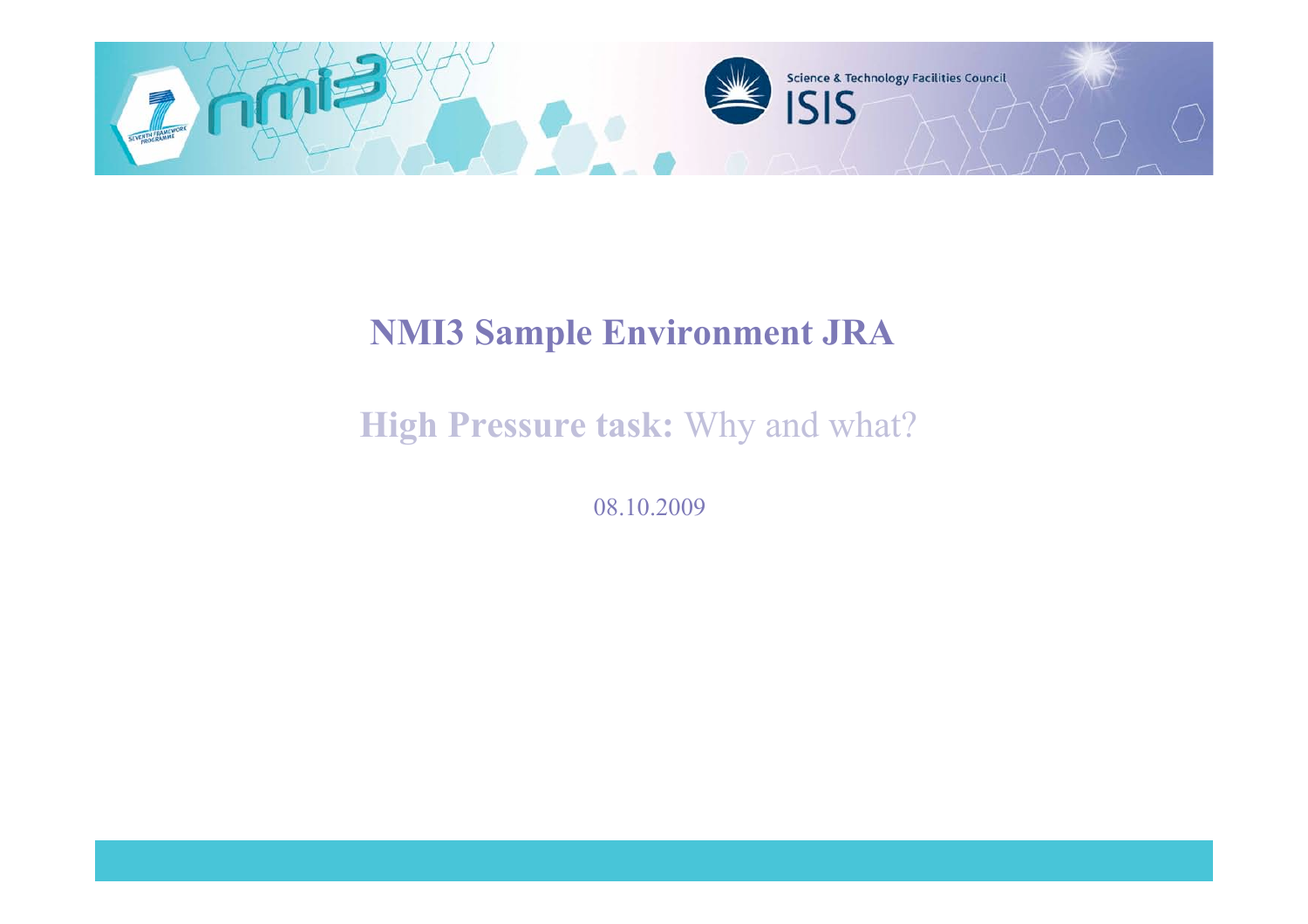

## *Why?*

- Neutron scattering studies at high pressure quite often require fairly large sample volumes.
- In this case the high pressure technique based on a gas medium compression proved to be very effective.
- The pressure medium is contained in a vessel whose wall thickness is a function of both the mechanical strength of the material and the internal dimensions (size of a sample).
- The vessel wall material should have high mechanical strength as well as acceptable neutron absorption and scattering properties.



Currently this technique covers the pressure range up to *~ 0.7GPa (7 kbar).*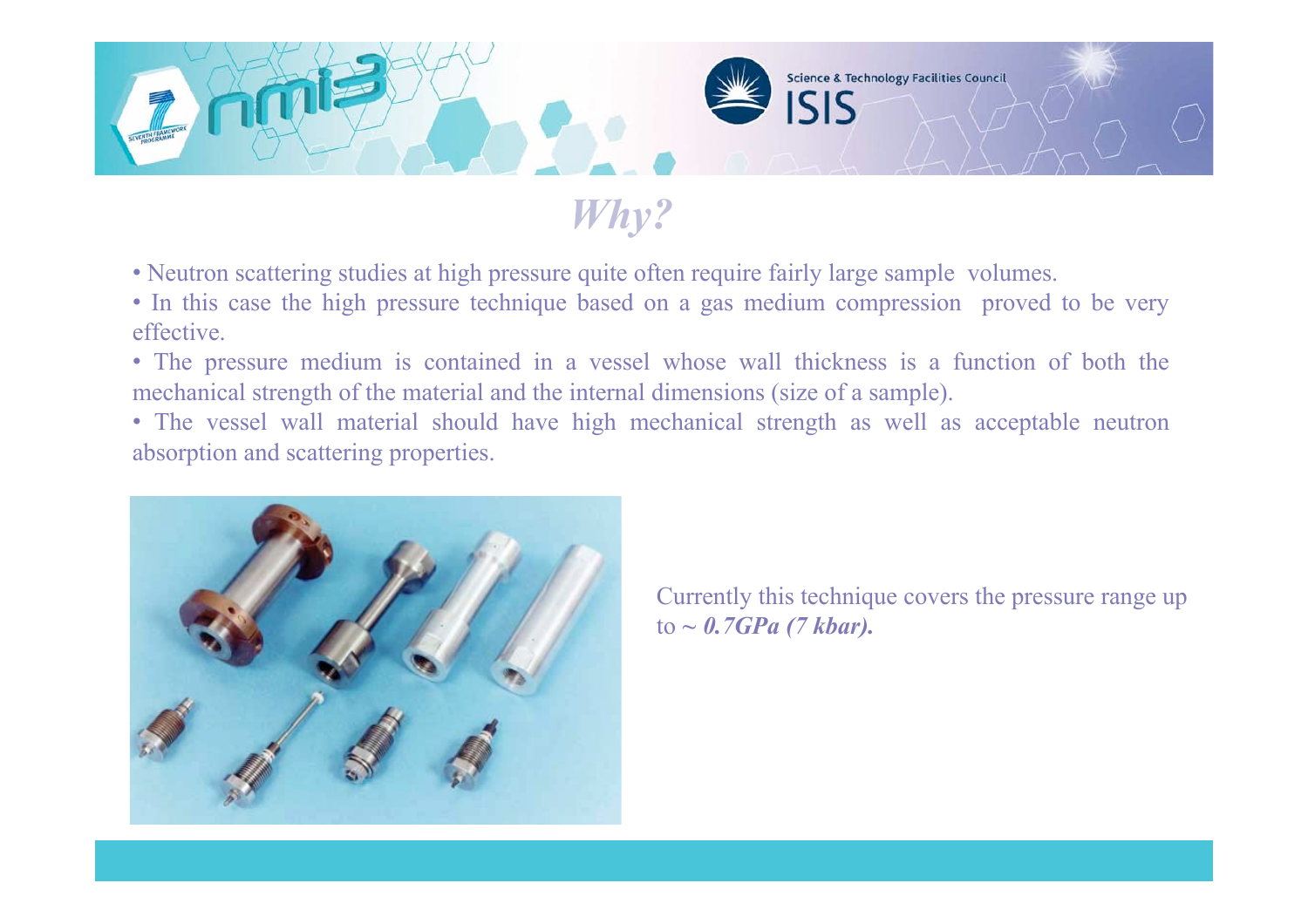# *Why?*

The oxygen framework of the twelfth phase of crystalline ice structure viewed down the *c*-axis.

The *high pressure gas vessels* are intensively used in neutron scattering experiments in a number of scientific areas (few examples):

ISIS

Science & Technology Facilities Council

• *Clathrate hydrates Phys. Rev. Lett.* **93,** 125503 (2004)

- *Large isotropic negative thermal expansion Nature* **396**, 147 (1998) *Phys. Rev. Lett.* **86**, 4692 (2001)
- *High-pressure water ices Nature* **391,** 268 (1998)
	- *Phys. Rev. Lett*. **93,** 225901 (2004)
- *Iron arsenides superconductors at high pressure Phys. Rev. B* **79**, 024513 (2009)
- • *Metal insulator transition in perovskites Phys. Rev. B* **52**, 9248 (1995) *Phys Rev B* **56,** 8265 (1997)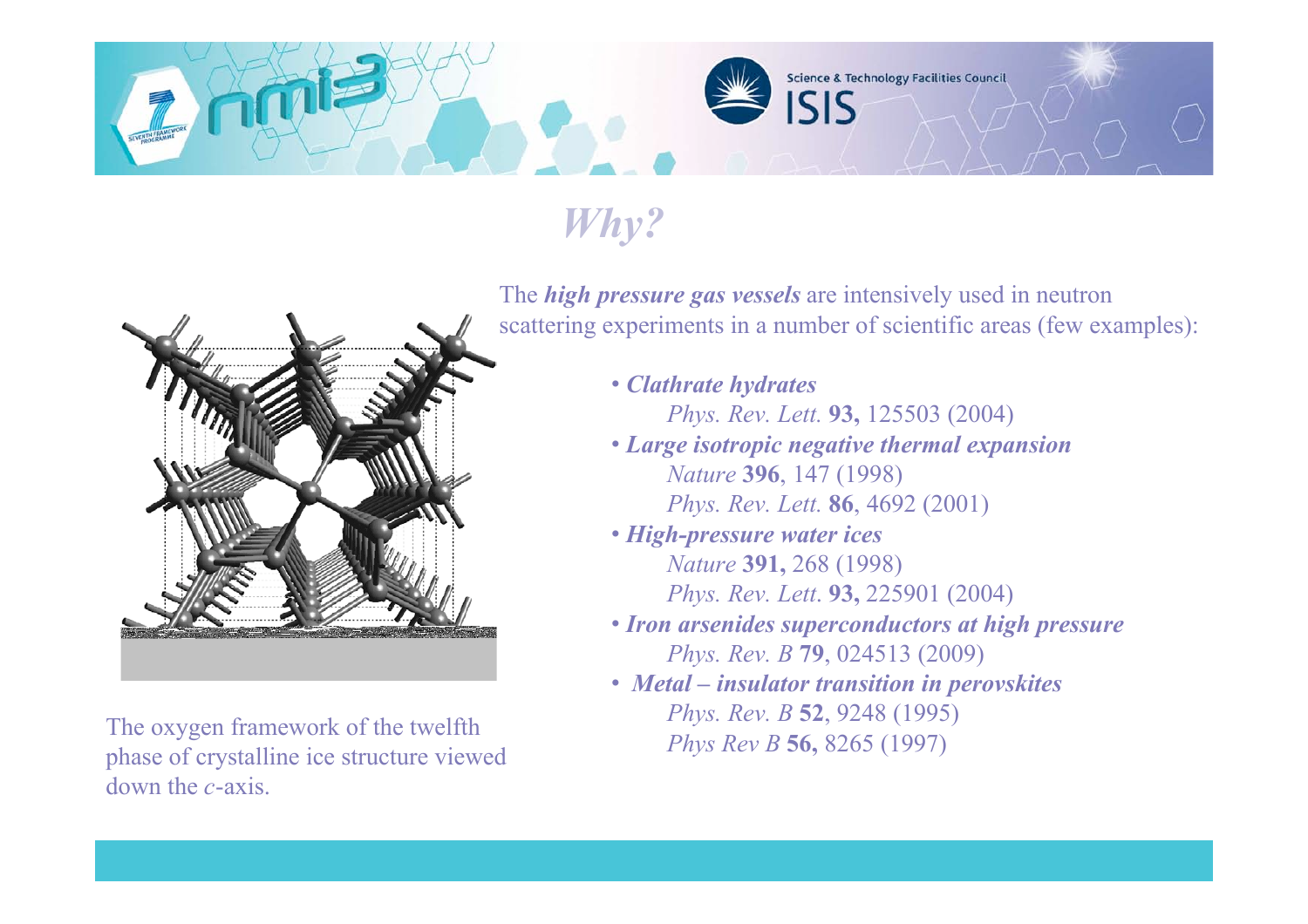

## *What?*

### **Inert Gas Cells**

#### **Tasks:**

- *1. High pressure gas vessel technology report*
- *2. 13 15 kbar 'oil' intensifier for hydraulic testing*
- *3. 10 kbar automated gas handling system for inert gases*
- *4. Design and produce cells and test seal systems up to 8 kbar (LT 300 K)*
- *5. Design and prototype 10 kbar cells for 300 K*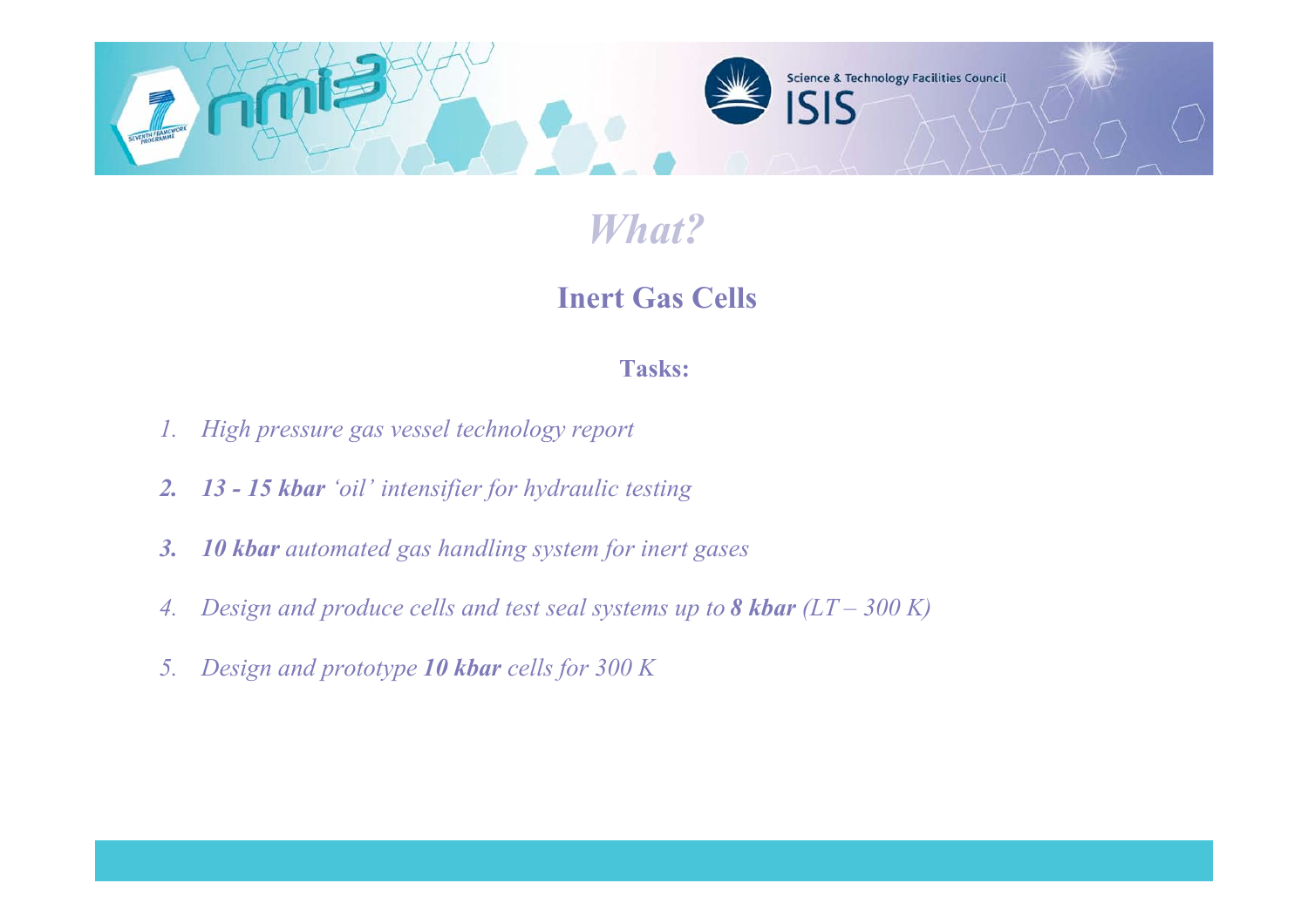

## *What?*

### **Hydrogen Cells**

#### **Tasks:**

- **1.** *Report on material research* (*H<sub>2</sub> compatibility and neutron transmission properties*)
- 2. *Sourcing and assembly of 8 10 kbar*  $H_2$  intensifier and gas handling system
- *3. Produce and test cell for 4 kbar and up to 700 K*
- *4. Produce and test cell for 6 kbar and up to 300 K*
- *5. Design and prototype 8 kbar cells for LT 300 K*